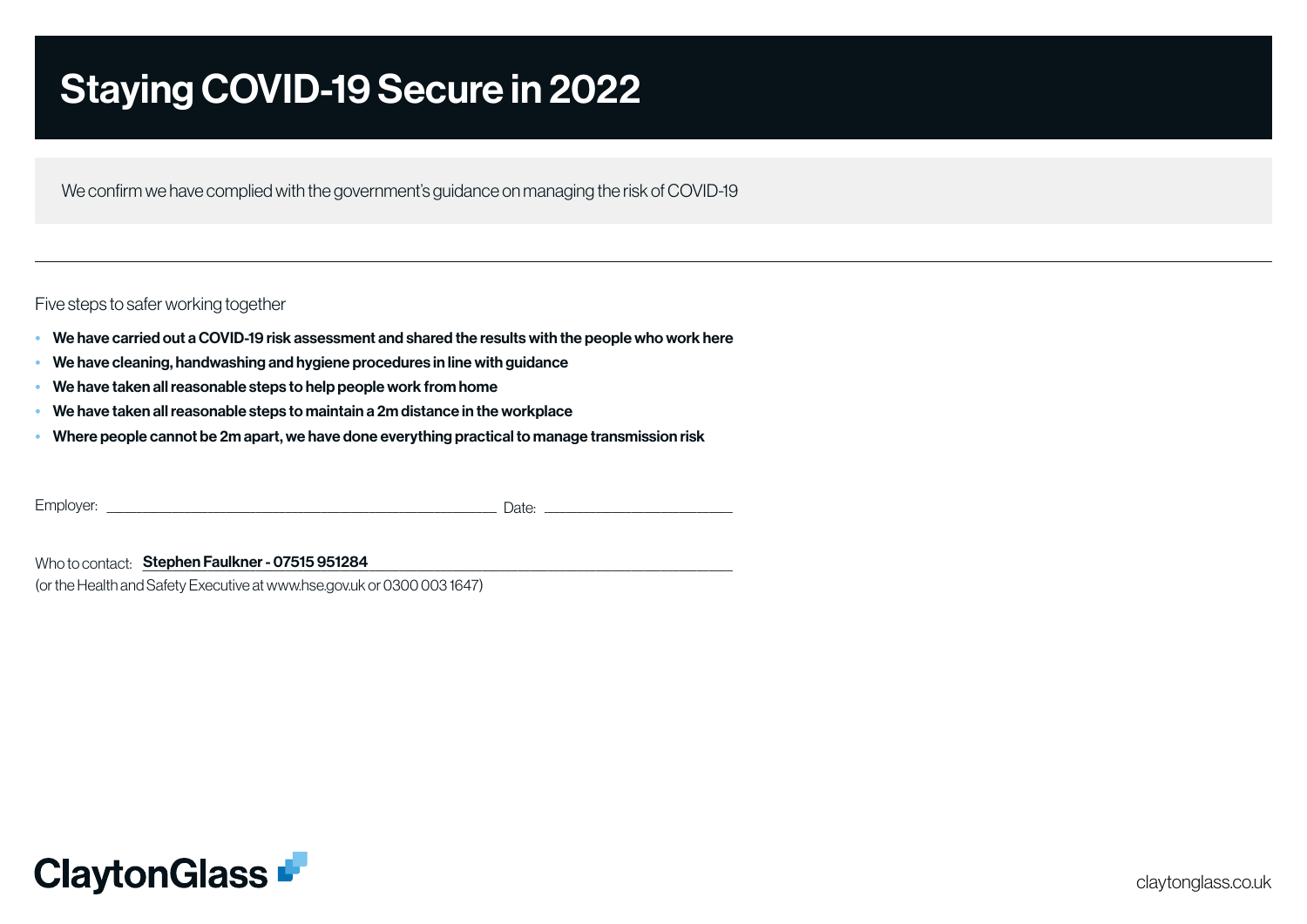# Covid-19 Return to Work Induction

Welcome back to Clayton Glass

#### Before commencing work you need to ensure that:-

- You are not exhibiting any symptoms of Covid 19
- A High Temperature
- A new persistent Cough
- You are not a vulnerable person
- Living with someone in self isolation or shielding a vulnerable person

#### Whilst at Work

- Maintain social distance of 2 mtr at all times (look for markers on the floor)
- Avoid face-to-face contact when ever possible, when this isn't possible you should minimize face-to-face contact to no more than 15 minutes.
- USE PPE provided. Face mask are optional, PHE does not advise on using masks in public places and for those at work.
- Clean work surface prior to shift start, during shift and at completion with disinfectant.
- Take staggered meal and toilet breaks. Avoid queuing unless observing social distancing.
- Clean all surface that you touch with your skin after use. (including toilet seats).
- Wash hands for at least 20 seconds prior to work, on completion of work, prior to breaks, after toilet visits.
- Maintain the highest levels of cleanliness at all times, disinfect work surfaces, and use bins provided.

#### Leaving Work

- Clean work area with disinfectant.
- Wash hands for 20 seconds prior to leaving.
- Do not queue on the way out of the building.
- OBSERVE SOCIAL DISTANCING GUIDELINE AT ALL TIMES

# THANK YOU AND STAY SAFE.

PLEASE REMEMBER DO NOT ATTENDWORK IF YOU HAVE ANY OF THE SYMPTOMS OF COVID-19.

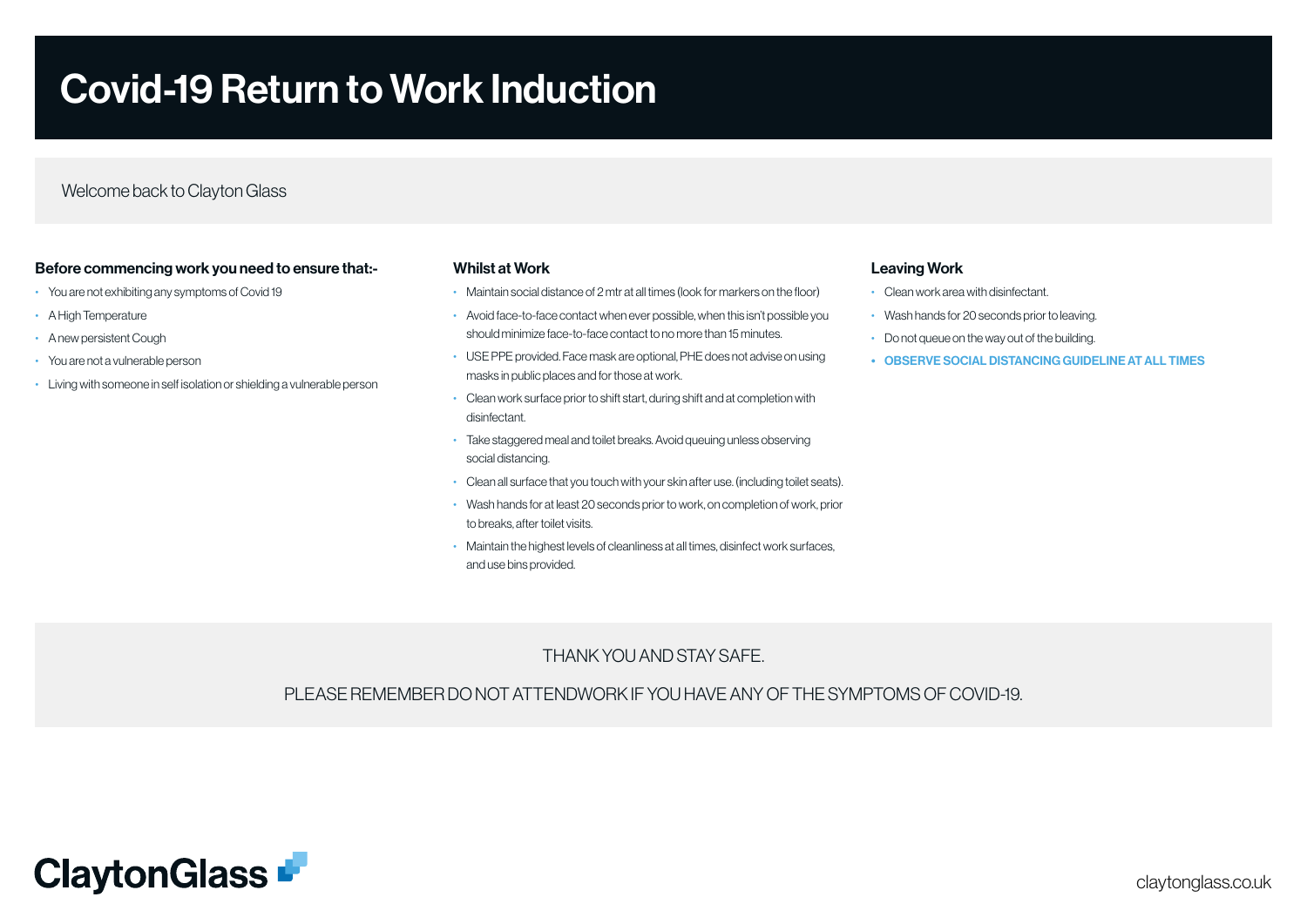| Company: | Title:<br>$\cdots$<br>Clavton (<br>ı Glass – All Sites | All Staff-<br>– Return to work following Covid 19 pandemic | Date: | 30/04/2020 | Issue: |  |
|----------|--------------------------------------------------------|------------------------------------------------------------|-------|------------|--------|--|
|----------|--------------------------------------------------------|------------------------------------------------------------|-------|------------|--------|--|

| <b>Frequency Factor (FF) – Potential Risk</b> |                | <b>Severity Factor (SF) - Potential Risk</b> |   |              | <b>Risk Rating (RR): Frequency Factor x Severity Factor</b> |
|-----------------------------------------------|----------------|----------------------------------------------|---|--------------|-------------------------------------------------------------|
| Improbable                                    | 4 Intermittent | Trivial Injury                               | 4 | Major Injury | $IR = FF \times SF$                                         |
| <b>2</b>   Possible                           | Freauent       | <b>2</b>   Minor Injury                      |   | Disaster     | Risk Rating over 6 is Unacceptable                          |
| <b>3</b>   Occasional                         | 6 Continuous   | 3   Medium Injury                            | 6 | Catastrophe  |                                                             |

|                                  |                  |                                                                                               | Risk*          |           |           |                                                                                                                                                                                                                                                                                                                                                                                                                                                                                              |           | Residual risk** |           |  |
|----------------------------------|------------------|-----------------------------------------------------------------------------------------------|----------------|-----------|-----------|----------------------------------------------------------------------------------------------------------------------------------------------------------------------------------------------------------------------------------------------------------------------------------------------------------------------------------------------------------------------------------------------------------------------------------------------------------------------------------------------|-----------|-----------------|-----------|--|
| <b>Activity</b>                  | Person at risk   | <b>Significant hazards</b>                                                                    | <b>FF</b>      | <b>SF</b> | <b>RR</b> | <b>Risk control measures</b>                                                                                                                                                                                                                                                                                                                                                                                                                                                                 | <b>FF</b> | <b>SF</b>       | <b>RR</b> |  |
| Using Carpark                    | <b>Employees</b> | Parking close to work<br>colleagues                                                           | $\overline{c}$ | 3         | 6         | . Maintain Social Distancing, whilst parking and walking into work<br>. Do not attend work if considered to be a vulnerable person, has a temperature<br>or a persistent cough, is living with someone in self isolation or shielding a<br>vulnerable person.                                                                                                                                                                                                                                |           |                 |           |  |
| <b>Entering Factory</b><br>Floor | Employees        | Walking or entering the<br>factory, queuing at clocking<br>machine                            | 5              | 3         | 15        | • Mandatory PPE - Safety Boots, Ear defenders, face mask (optional), gloves<br>• Keeping to walkways maintaining social distancing at all times (2m markers<br>placed on floor)<br>. Wash hands for 20 seconds with hot water and soap or use hand sanitizer<br>when entering the work area.                                                                                                                                                                                                 |           | 3               | 3         |  |
| Operating on<br>Factory Floor    | <b>Employees</b> | Close proximity working.<br>Social Interaction for<br>communication purposes<br>of work flow. | 5              | 3         | 18        | • Maintain 2 mtr social distancing guidelines<br>. Do not work face to face, if Associates have to do this it should be limited<br>to no more than 15 minutes.<br>• Avoid Skin to skin contact - use gloves at all times.<br>. Eliminate site meeting briefing should be carried out in very small groups<br>observing social distancing guideline.<br>. Workplace should be regular cleaned with disinfectant.<br>• Observe signage at all times – hand sanitizer stations, one way systems |           |                 |           |  |

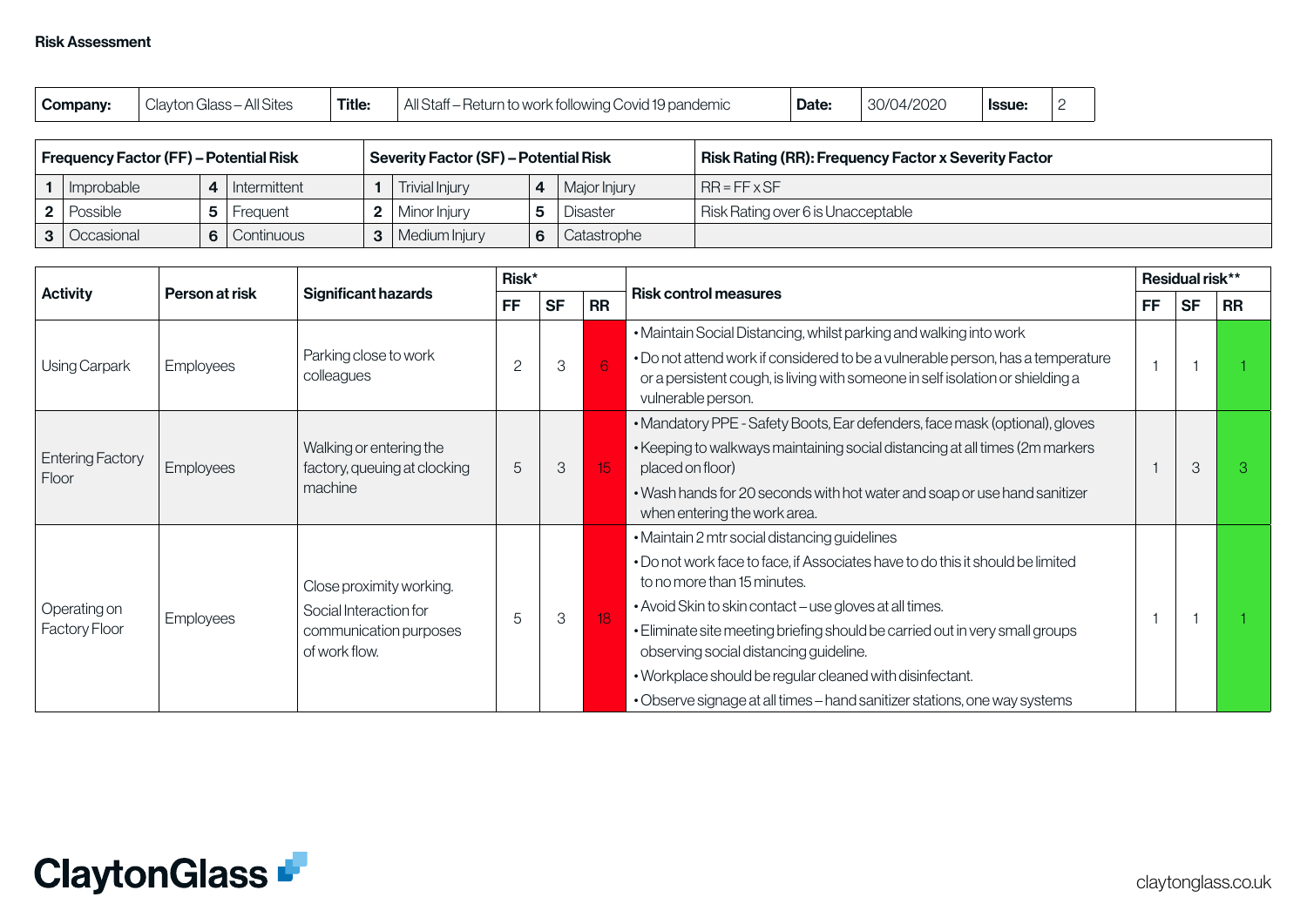| <b>Activity</b><br>Person at risk         |           |                                                                               | Risk*                        |   |                 |                                                                                                                                                                                                                                                 |  | Residual risk** |           |  |
|-------------------------------------------|-----------|-------------------------------------------------------------------------------|------------------------------|---|-----------------|-------------------------------------------------------------------------------------------------------------------------------------------------------------------------------------------------------------------------------------------------|--|-----------------|-----------|--|
|                                           |           | <b>Significant hazards</b>                                                    | <b>RR</b><br><b>SF</b><br>FF |   |                 | <b>Risk control measures</b>                                                                                                                                                                                                                    |  | <b>SF</b>       | <b>RR</b> |  |
| Break times, and<br>calls of nature.      | Employees | Close proximity working                                                       | 6                            | 3 | $\overline{18}$ | . Maintain 2m social distancing guidelines stagger breaks, and toilet trips<br>. Wash hand for 20 seconds with soap and water.<br>• Clean work surface prior to and upon completion of all breaks, dispose of all<br>waste in the bins provided |  |                 |           |  |
| Leaving work<br>at completion<br>of shift | Employees | Congestion at clocking<br>machines, or close proximity<br>walking to car park | $\overline{2}$               | 3 | 6               | . Maintain Social Distancing, whilst walking to car park, or leaving work.<br>. Wash hands for 20 seconds with hot water and soap or use hand sanitizer<br>when entering the work area.                                                         |  |                 |           |  |

|                               | Signed originator: <b>Stephen Faulkner</b> | Job title: <b>Operations Director</b> |
|-------------------------------|--------------------------------------------|---------------------------------------|
|                               |                                            |                                       |
| Date completed:               |                                            | Date for revision:                    |
| Date revised (if applicable): |                                            |                                       |

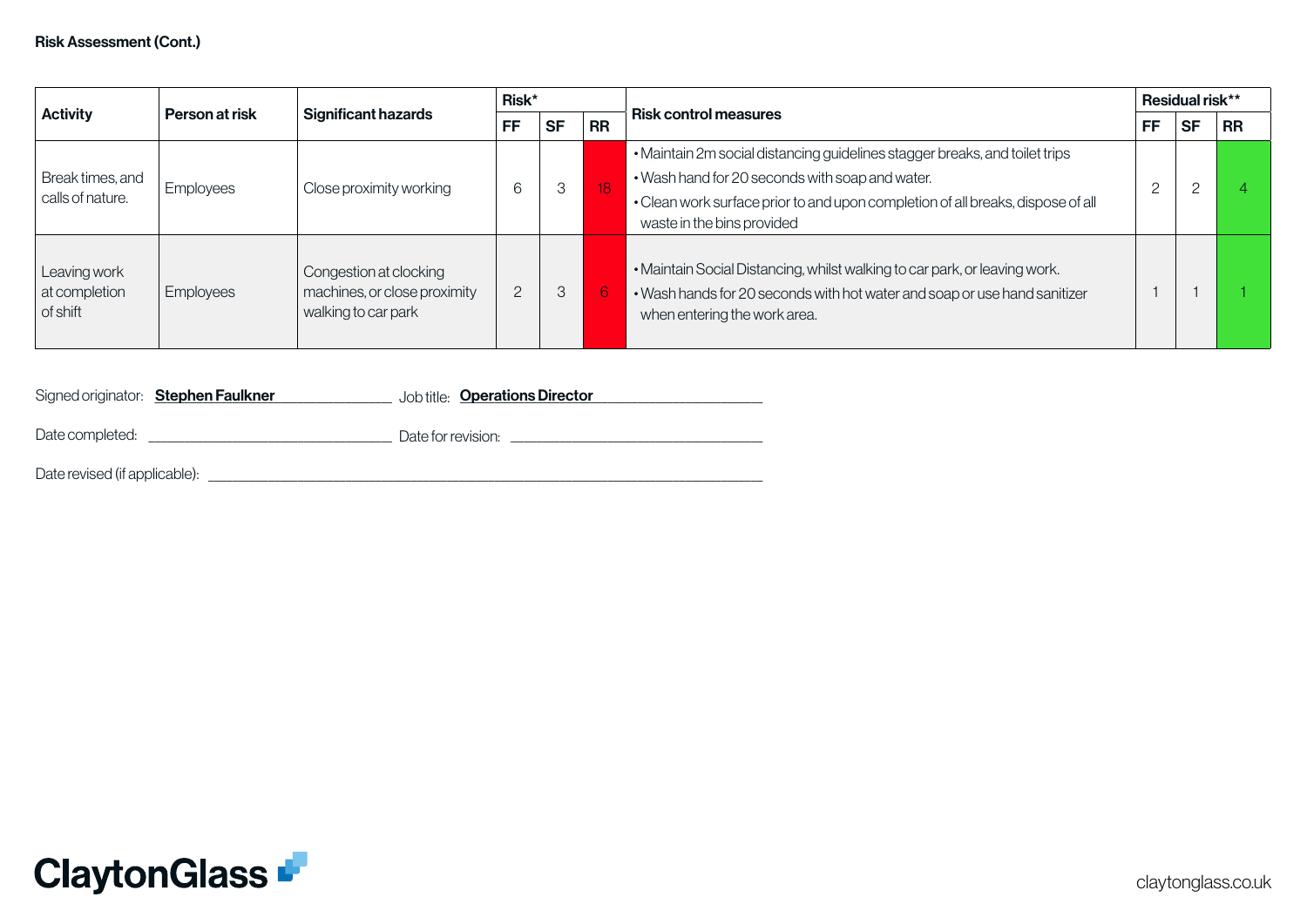Issue Date: May 2020

Review Date: May 2021

Reviewed By:

Written By: Operations Director

Approved By: Managing Director

## Standard Operating Procedure for:

Social distancing when returning to work after furlough due to Covid – 19.

To be read in conjunction with the Claytons Glass Covid 19 Employee Booklet.

PPE Required – (Please type here the required PPE)

Safety Boots

Safety Glasses

Bump Gap (if required)

Any additional PPE required for the task – Face mask (optional), Gloves

## Pre Operational Checks

Managers/Supervisors should communicate to all staff that they should wash their hands with soap and water for 20 seconds or more at the beginning and end of every break, when they arrive at work, and before they leave. They also need to maintain the same practice after using the toilet, after blowing their nose, sneezing or coughing.

When entering and leaving the work area, Managers and Supervisors need to ensure that workers maintain 2 mtrs apart from each other.

## Quality Checks

Staff should be assigned to the same shift teams to limit social interaction.

Managers/Supervisors should not allow staff to congregate in break times, and breaks should be staggered so that social distancing can be maintained.

#### During the Operation

Staff should work side by side maintaining a 2mtr gap and facing away from each other rather than face-to-face if possible. Where face-to-face contact is essential, this should be kept to 15 minutes or less wherever possible.

Throughout the operation social distancing guidelines (maintaining a 2 mtr area between workers) should be maintained.

### Housekeeping

Increase the frequency of cleaning procedures, pausing production if neccesary for cleaning to be undertaken, wiping down work stations with disinfectant. It is recommended prior to shift start, after breaks, and at the end of shift.

Break Areas should be wiped down with disinfectant, prior to, and at completion of each break period.

## Potential Hazards

There is currently no distiction between essential and inessential workers in England. The Governments position is that work can continue, provided the worker is not displaying symptoms of Covid 19, does not need to self isolate for another reason, and that the work can be done in manor consistent with the Guildlines published by Public Health England.

#### Additional Information relevant to task

To protect staff, Managers and Supervisors should remind colleagues daily to only come to work if they are well and no one in the household is self isolating.

Managers and Supervisors should actively ensure that work colleagues are remind daily fo this SOP, and the need to follow these guidelines.

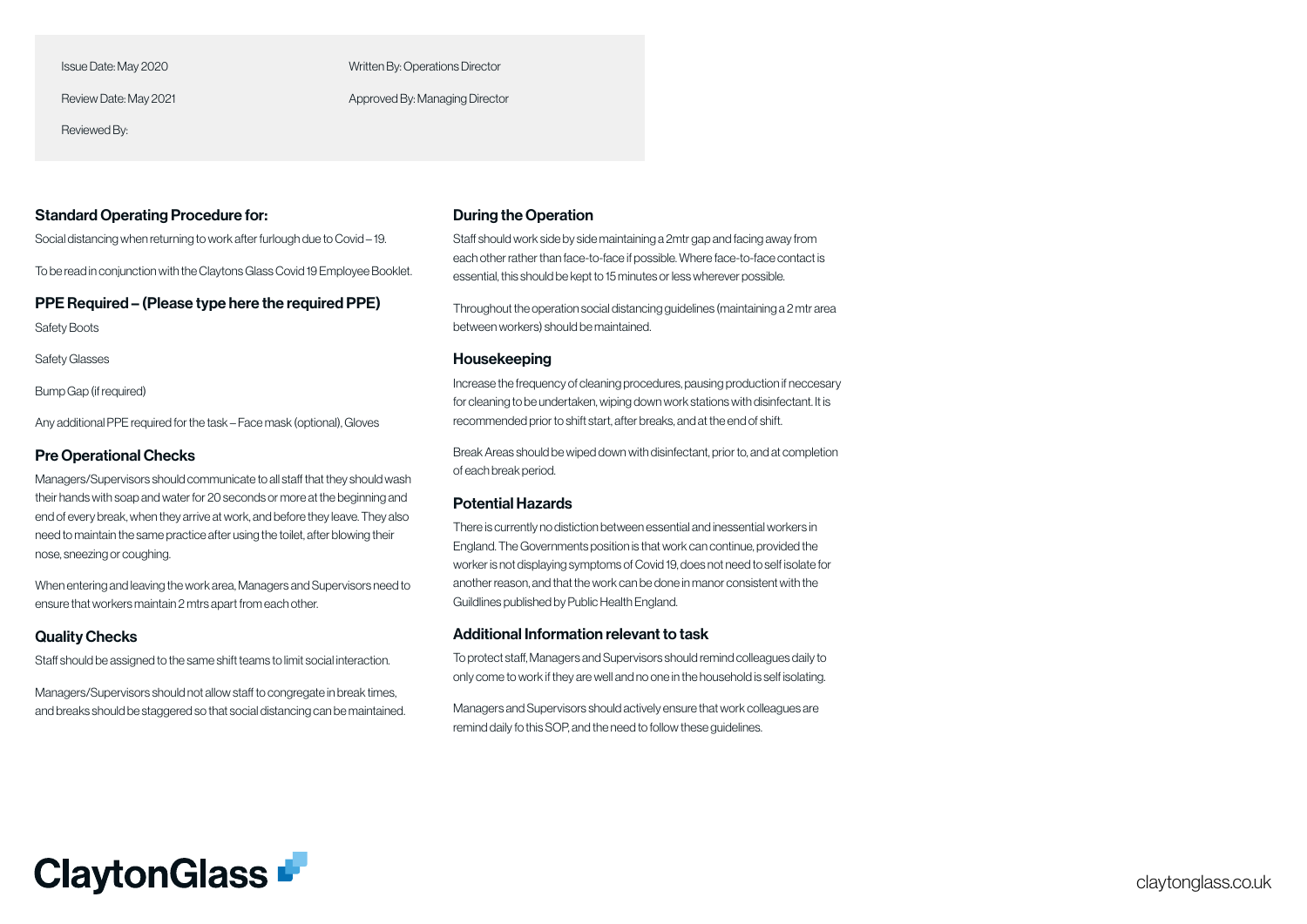| Company: | Clayton Glass - All Sites | <b>Title:</b> | All Staff – when taking delivery of products from Suppliers or<br>Mail due to Covid – 19.<br>To be read in conjunction with the RtW RA. | Date: | 30/04/2020 | <b>Issue:</b> |  |  |
|----------|---------------------------|---------------|-----------------------------------------------------------------------------------------------------------------------------------------|-------|------------|---------------|--|--|
|----------|---------------------------|---------------|-----------------------------------------------------------------------------------------------------------------------------------------|-------|------------|---------------|--|--|

| Frequency Factor (FF) – Potential Risk |                | <b>Severity Factor (SF) - Potential Risk</b> |   |              | Risk Rating (RR): Frequency Factor x Severity Factor [ |
|----------------------------------------|----------------|----------------------------------------------|---|--------------|--------------------------------------------------------|
| 1   Improbable                         | l Intermittent | <b>Trivial Injury</b>                        | 4 | Major Injury | $RR = FF \times SF$                                    |
| <b>2</b>   Possible                    | Frequent       | <b>2</b>   Minor Injury                      |   | Disaster     | Risk Rating over 6 is Unacceptable                     |
| <b>3</b>   Occasional                  | 6 Continuous   | <b>3</b>   Medium Injury                     | 6 | Catastrophe  |                                                        |

|                                                |                |                                                                   | Risk* |           |           |                                                                                                                                                                                                                                                                                                                                                                                                                                                                                                      |    | Residual risk** |           |
|------------------------------------------------|----------------|-------------------------------------------------------------------|-------|-----------|-----------|------------------------------------------------------------------------------------------------------------------------------------------------------------------------------------------------------------------------------------------------------------------------------------------------------------------------------------------------------------------------------------------------------------------------------------------------------------------------------------------------------|----|-----------------|-----------|
| <b>Activity</b>                                | Person at risk | <b>Significant hazards</b>                                        | FF    | <b>SF</b> | <b>RR</b> | <b>Risk control measures</b>                                                                                                                                                                                                                                                                                                                                                                                                                                                                         |    | <b>SF</b>       | <b>RR</b> |
| Taking delivery of                             |                | Close proximity working.                                          |       |           |           | • Maintain 2 mtr social distancing guidelines<br>. Do not work face to face, if Associates have to do this it should be limited to no<br>more than 15 minutes.<br>• Avoid Skin to skin contact – use gloves at all times.<br>. Workplace should be regular cleaned with disinfectant.                                                                                                                                                                                                                | FF |                 |           |
| product or post<br>from 3rd party<br>suppliers | Employees      | Social Interaction for<br>communication purposes<br>of work flow. | 6     | 3         | 18        | • Observe signage at all times – hand sanitizer stations, one way systems<br>• Staff may wear nitrile disposable gloves whilst handling items delivered from 3rd<br>parties. If non disposble gloves need to be worn then they should be wiped with<br>anti-bacterial wipes after handling product.<br>. Delivery notes should not be signed or other hand-held devices.<br>• Throughout the operation social distancing guidelines (maintaining a 2m area<br>between workers) should be maintained. |    |                 |           |

|                               | Signed originator: Stephen Faulkner | Job title: <b>Operations Director</b> |
|-------------------------------|-------------------------------------|---------------------------------------|
| Date completed:               |                                     | Date for revision:                    |
| Date revised (if applicable): |                                     |                                       |

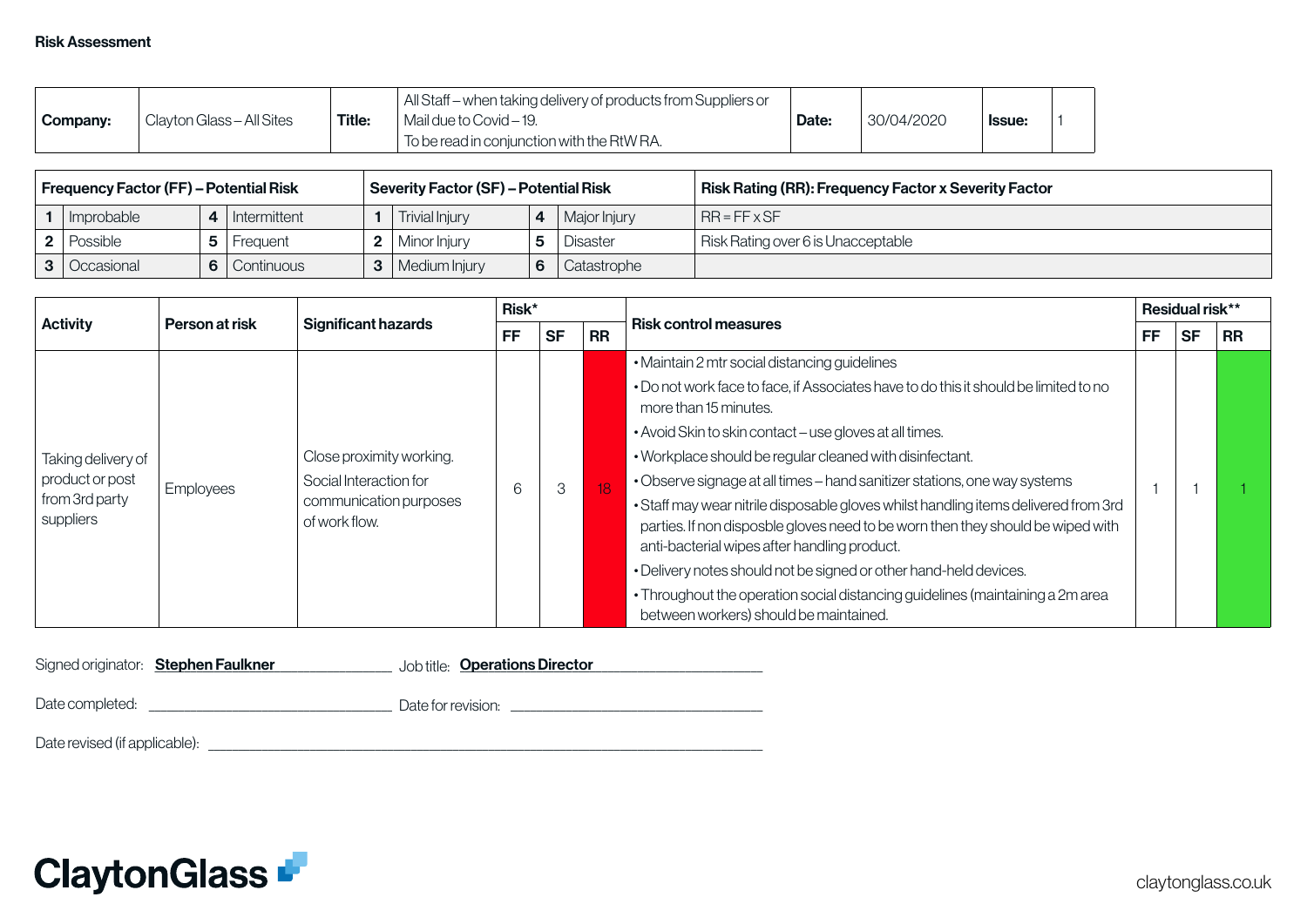Issue Date: May 2020

Review Date: May 2021

Reviewed By:

Written By: Operations Director

Approved By: Managing Director

## Standard Operating Procedure for:

Social distancing when taking delivery of products from Suppliers or Mail due to Covid – 19.

To be read in conjunction with the Claytons Glass Covid 19 Employee Booklet.

## PPE Required – (Please type here the required PPE)

Safety Boots (if required)

Safety Glasses (if required)

Bump Gap (if required)

Any additional PPE required for the task – Face mask (optional), Gloves

#### Pre Operational Checks

Managers/Supervisors should communicate to all staff that they should wash their hands with soap and water for 20 seconds or more at the beginning and end of every break, when they arrive at work, and before they leave. They also need to maintain the same practice after using the toilet, after blowing their nose, sneezing or coughing.

When entering and leaving the work area, Managers and Supervisors need to ensure that workers maintain 2 mtrs apart from each other.

## Quality Checks

Staff should be assigned to the same shift teams to limit social interaction.

Managers/Supervisors should not allow staff to congregate in break times, and breaks should be staggered so that social distancing can be maintained.

#### During the Operation

Staff may wear nitrile disposable gloves whilst handling items delivered from 3rd parties. If non disposble gloves need to be worn then they should be wiped with anti-bacterial wipes after handling product.

Throughout the operation social distancing guidelines (maintaining a 2 mtr area between workers) should be maintained.

#### Housekeeping

Increase the frequency of cleaning procedures, pausing production if neccesary for cleaning to be undertaken, wiping down work stations with disinfectant. It is recommended prior to shift start, after breaks, and at the end of shift.

Break Areas should be wiped down with disinfectant, prior to, and at completion of each break period.

#### Potential Hazards

Public Health England and the World Health Organisation advises that the likelihood of an infected person contaminating commercial good is low. The risk of catching the virus that cuases Covid-19 from a physical package is also very low.

#### Additional Information relevant to task

To protect staff, Managers and Supervisors should remind colleagues daily to only come to work if they are well and no one in the household is self isolating.

Managers and Supervisors should actively ensure that work colleagues are remind daily fo this SOP, and the need to follow these guidelines.Managers and Supervisors should actively ensure that work colleagues are remind daily fo this SOP, and the need to follow these guidelines.

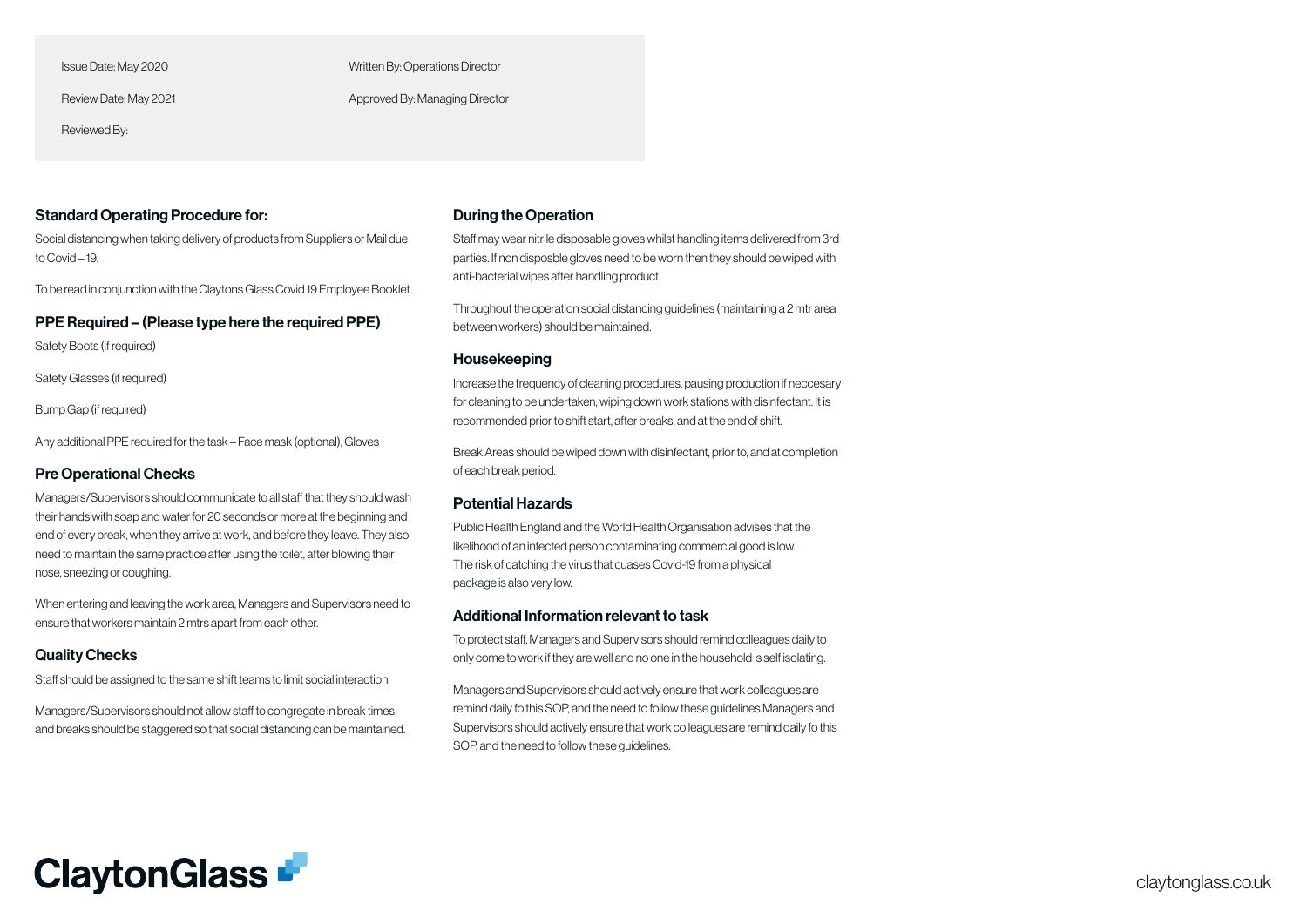|  | Company: | Clayton Glass - All Sites | Title: | Drivers – delivering product during the Covid-19 pandemic | Date: | 30/04/2020 | <b>Issue:</b> |  |
|--|----------|---------------------------|--------|-----------------------------------------------------------|-------|------------|---------------|--|
|--|----------|---------------------------|--------|-----------------------------------------------------------|-------|------------|---------------|--|

| <b>Frequency Factor (FF) - Potential Risk</b> |                | <b>Severity Factor (SF) - Potential Risk</b> |   |                 | Risk Rating (RR): Frequency Factor x Severity Factor " |
|-----------------------------------------------|----------------|----------------------------------------------|---|-----------------|--------------------------------------------------------|
| $1$   Improbable                              | 4 Intermittent | <b>Trivial Injury</b>                        | 4 | Major Injury    | $IR = FF \times SF$                                    |
| 2   Possible                                  | Frequent       | <b>2</b>   Minor Injury                      |   | <b>Disaster</b> | Risk Rating over 6 is Unacceptable                     |
| <b>3</b>   Occasional                         | 6 Continuous   | <b>3</b>   Medium Injury                     | 6 | Catastrophe     |                                                        |

| <b>Activity</b><br>Person at risk         |                                                                                                                        |                                                    | Risk*                                                                          |                        |                                                                                        |                                                                                                               | Residual risk** |           |           |
|-------------------------------------------|------------------------------------------------------------------------------------------------------------------------|----------------------------------------------------|--------------------------------------------------------------------------------|------------------------|----------------------------------------------------------------------------------------|---------------------------------------------------------------------------------------------------------------|-----------------|-----------|-----------|
|                                           |                                                                                                                        | <b>Significant hazards</b>                         | <b>FF</b>                                                                      | <b>RR</b><br><b>SF</b> |                                                                                        | <b>Risk control measures</b>                                                                                  | FF              | <b>SF</b> | <b>RR</b> |
|                                           |                                                                                                                        |                                                    |                                                                                |                        |                                                                                        | • Mandatory PPE - Safety Boots, Hi Vis Jacket, face mask (optional), gloves                                   |                 |           |           |
| Start of Shift                            | <b>Drivers</b>                                                                                                         | Contamination within<br>Cabarea                    | $\overline{2}$                                                                 |                        | $\overline{4}$                                                                         | . Wash hands for 20 seconds with hot water and soap or use hand sanitizer when<br>entering the work area.     |                 |           | З         |
|                                           |                                                                                                                        |                                                    |                                                                                |                        | . Clean surface in cab with disinfectant prior too, during and on completion of shift. |                                                                                                               |                 |           |           |
|                                           |                                                                                                                        |                                                    |                                                                                |                        |                                                                                        | . Maintain 2 mtr social distancing guidelines                                                                 |                 |           |           |
| On delivery                               |                                                                                                                        | Close proximity working.<br>Social Interaction for |                                                                                |                        |                                                                                        | . Do not work face to face, if Associates have to do this it should be limited<br>to no more than 15 minutes. |                 |           |           |
| at Customers<br>Premises                  | <b>Driver</b>                                                                                                          | communication purposes                             | $\overline{2}$                                                                 | 3                      | 6                                                                                      | • Avoid Skin to skin contact - use gloves at all times.                                                       |                 |           |           |
|                                           |                                                                                                                        | of work flow.                                      |                                                                                |                        |                                                                                        | . Do not pass paperwork nor use handheld signature capture devices.                                           |                 |           |           |
|                                           |                                                                                                                        |                                                    |                                                                                |                        |                                                                                        | • Cabs should be regular cleaned with disinfectant.                                                           |                 |           |           |
|                                           |                                                                                                                        |                                                    |                                                                                |                        |                                                                                        | . Maintain Social Distancing, whilst walking to car park, or leaving work.                                    |                 |           |           |
| Leaving work at<br>completion of<br>shift | Contamination within Cab<br>$\mathbf{2}$<br>2<br>$\overline{4}$<br><b>Employees</b><br>entering the work area.<br>Area |                                                    | . Wash hands for 20 seconds with hot water and soap or use hand sanitizer when |                        |                                                                                        |                                                                                                               |                 |           |           |
|                                           |                                                                                                                        |                                                    |                                                                                |                        |                                                                                        | . Clean surface in cab with disinfectant prior too, during and on completion of shift.                        |                 |           |           |

|                               | Signed originator: <b>Stephen Faulkner</b> | Job title: Operations Director |
|-------------------------------|--------------------------------------------|--------------------------------|
|                               |                                            |                                |
| Date completed:               |                                            | Date for revision:             |
| Date revised (if applicable): |                                            |                                |